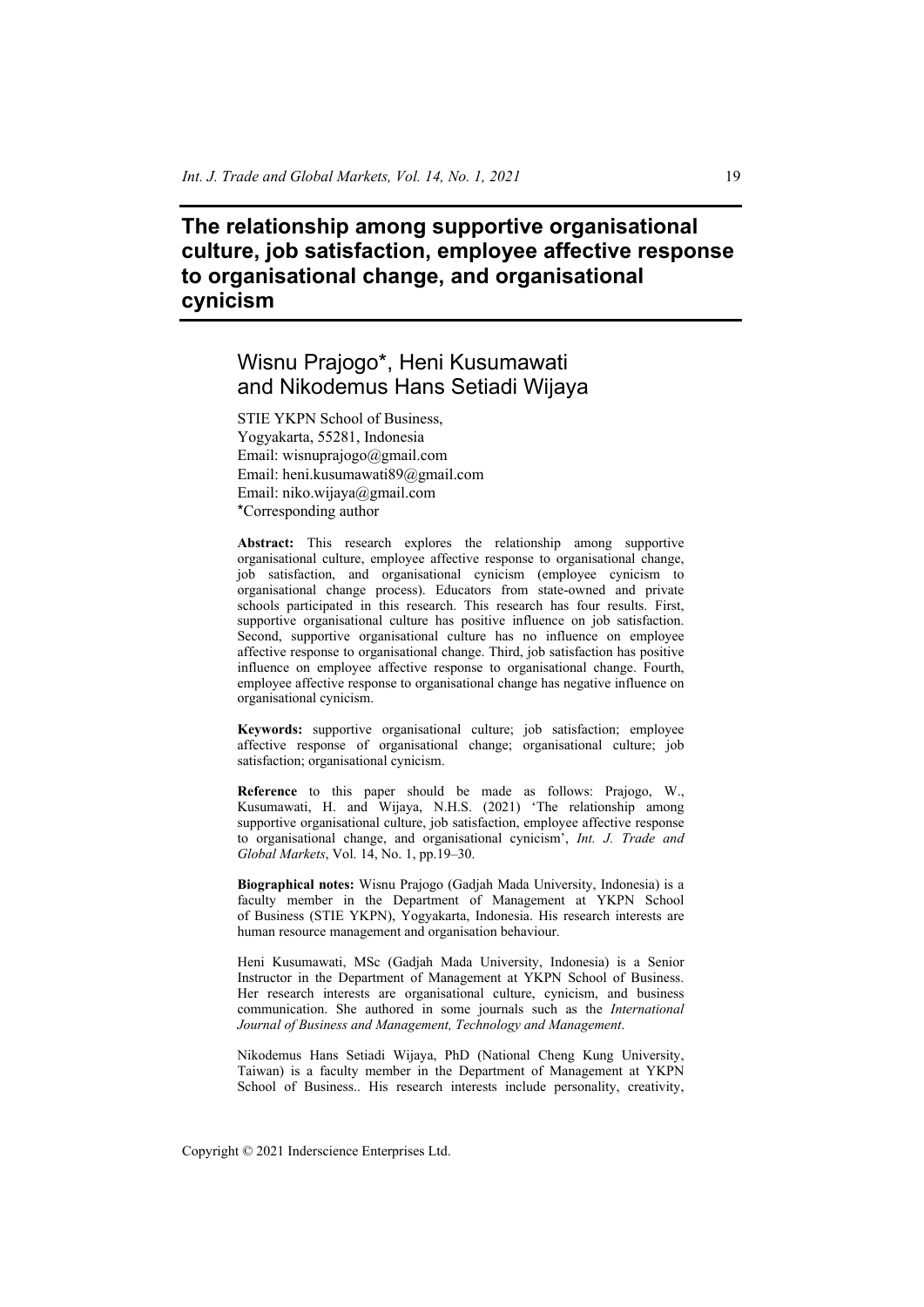#### 20 *W. Prajogo et al.*

voice behaviour, career management, cross-culture HRM practices, and entrepreneurship. He authored papers in the *International Journal of Manpower*, *Management Communication Quarterly*, and others.

This paper is a revised and expanded version of a paper entitled 'The relationship among supportive organisational culture, job satisfaction, employee affective response to organisational change, and organisational cynicism' presented at *The 5th Sebelas Maret International Conference on Business, Economics and Social Sciences (SMICBES)*, The Anvaya Resort, Bali, Indonesia, 17–19 July, 2018.

#### **1 Introduction**

Based on field theory by Lewin (Endrejat et al., 2017), there are two contradictory forces on change: supporting and restraining forces. Supporting forces are forces that supports the change process while restraining forces are forces that inhibit the change process. In this case, organisational change may be viewed as challenge for some employees, but also as threat for others. Some employees will accept organisational change while others tend to refuse the change process. People will tend to accept the change process because they believe that the change process will be beneficial for them, such as better organisation system, better renumeration, better working condition, better career opportunities, etc. In this condition, any kind of the change process will not become a problem for employees working in the organisation.

In another case, people will tend to refuse the change process because they believe that the change process will do them some harm. This change process may include the new way of performance appraisal that forces the employees to work in such a different method, the use of new system with automation which will reduce the number of workforce, the existence of new ways of doing business that might require new skills for employees, and other things that may disturb employees current pleasant condition. When the employees believe that those condition might happen, they will not support but even they will inhibit the change process. Even more, employees who do not like the change process, they are used to voice their dislike to the change process in the form of organisational cynicism (Wanous et al., 2016).

Most research about organisational change and organisational cynicism focus on the influence of the organisation change to organisational cynicism (Barton and Ambrosini, 2013; DeCelles et al., 2013; James and Shaw, 2016; Wanous et al., 2016). There is still very limited research examining the influence of employee attitude or employee affective response to organisational change to organisational cynicism (Aslam et al., 2016). Therefore, this research will contribute to expanding the research of organisational cynicism to better understanding aspects related to employee attitude towards change. Understanding these aspects will enable organisations to lower the level of cynicism in the organisation.

This research will examine the employee attitude to organisational change, as new antecedent to organisational cynicism. There are three dimensions of employee attitude toward organisation change: cognitive, affective, and behaviour (Ahn and Back, 2018). Employee's cognitive dimension of organisational change is employee understanding about the change process and the change backgrounds in the organisation. Employee's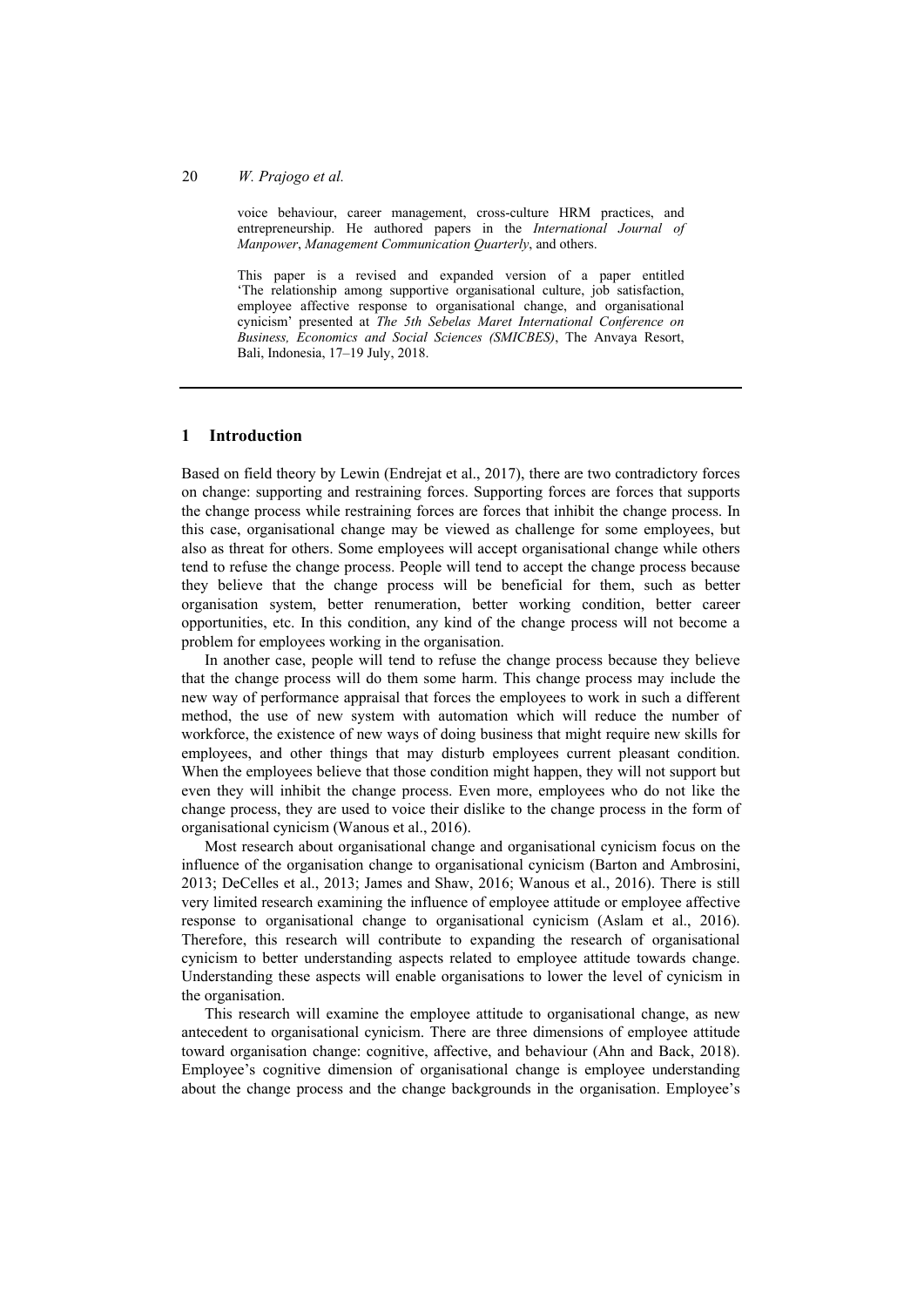behaviour dimension of organisation is the process that involves employee in the change process. This research focuses on employee's affective dimension of organisation change that is whether the employee really love and enjoy the change process. Choosing only affective component of attitude is based on research that affective aspect has long term influence than the other aspects of attitude (Ahn and Back, 2018). In this research, this dimension is referred as employee affective response to organisational change.

This research also argues that employee affective dimension of organisational change will be influenced by supportive organisation culture. This proposition is based on research that found when there is a good system in the organisation, employee will have emotional attachment to the organisation (Kloutsiniotis and Mihail, 2017). So, when there is a supportive system and employees have high job satisfaction, their affective response to organisational change will be higher.

Finally, this research examines job satisfaction as another variable that relates to employee affective response to organisational change. When there is a high level of job satisfaction, employee will love their organisation more than expected. This research tries to develop a model of the relationship of organisational cynicism, supportive organisational culture, employee affective response to organisational change, and organisational cynicism.

#### **2 Theoretical background and hypotheses**

Supportive organisational culture is an organisational culture that stresses on how an organisation will support its employees (Morrison et al., 2006). When an organisation which is represented by managers or supervisors, cares about its employees and gives employees support, this is a sign of the existence of a supportive organisation culture. There are another indicators of supportive organisation culture: sufficient career growth opportunity, good salary, sufficient work facility, and mentoring activities by supervisors (Morrison et al., 2006).

Job satisfaction is employees' positive attitude toward their organisation concerning the work atmosphere, work facility, salary, and other aspects of the job (Weiss, 2002). Job satisfaction results as employees have several fulfilled expectations concerning their workplace. Some employees demand high salary and good work facility (Pyrros and Theodora, 2012). Other employees demand good supervision by their supervisors, while some others may demand another thing. Since job satisfaction has multidimensional aspect, organisations need to understand employees demand toward their organisation and try to fulfil them to create employee job satisfaction.

Employee affective response to organisational change is an employee's positive attitude to the organisational change process (Harris and Mossholder, 1996). This aspect is one dimension of employee attitude about organisation change that include cognitive, affective, and behaviour aspect (Graham, 1969). Cognitive aspect of organisational change is an employee's understanding about the change process in the organisation and the change backgrounds. Behaviour aspect of organisational change is an employee's involvement in the change process commencing by an organisation. Affective aspect of organisational change is an employee's personal likeness to the organisational change process.

Organisational cynicism is an employee's negative reaction to his/her organisation change process (Dean et al., 1998; Guastello et al., 1992). There three aspect of influence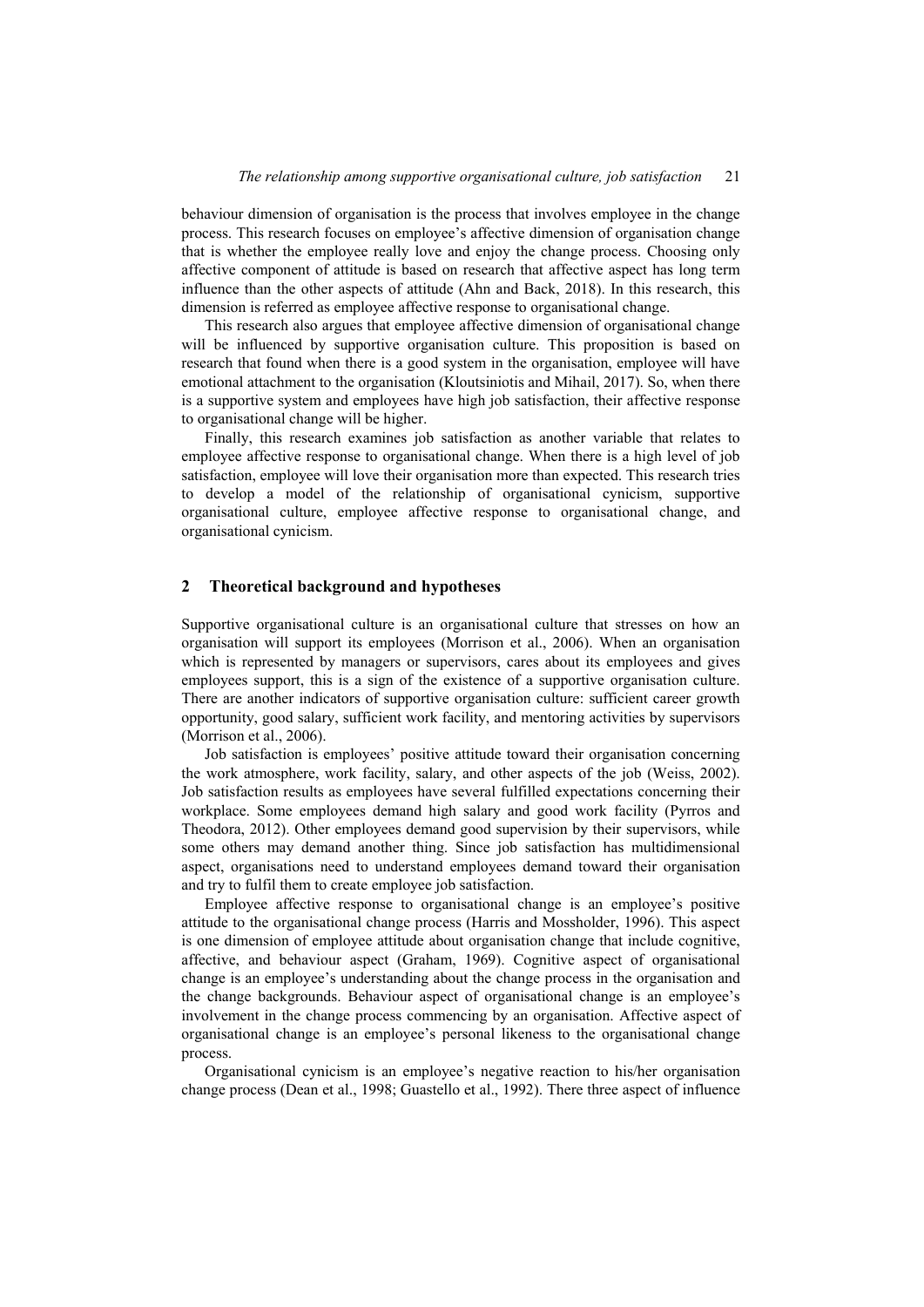employees' cynicism toward their organisation. First, they believe that the organisation lacks integrity. In this case, employees do not have faith in their organisation. This may due to employees' experience about their organisation. When employees are disappointed with their organisation, in the future the employees will think that the organisation has no integrity anymore. Second, they have negative affect toward their organisation. When employees have negative affect toward their organisation, any activity and programs developed by the organisation will be bad perceived by the employees, resulting in high organisational cynicism. Third, they will show critical behaviour toward their organisations. When this happens, any activity happens in the organisation will be criticised by the employees.

# *2.1 Supportive organisational culture and job satisfaction*

Supportive organisation culture is an organisational culture focusing on how organisation tend to support its employees. In a supportive culture (or a good leadership style), employees are motivated, empowered, and given opportunity to grow in their career (Abeysekera and Wickramasinghe, 2012). In this kind of organisation, employees tend to be happy to work in their organisation which will result in increased job satisfaction. Asiedu (2015) stated that employees will experience high job satisfaction when working in organisation with a supportive culture. Another researcher found that when employees get support from the organisation, employees job satisfaction will increase (Sheel and Vohra, 2015). Therefore, we define the first hypotheses as follows:

*H1: Organisation supportive culture has positive influence on job satisfaction.* 

# *2.2 Supportive organisational culture and employee affective response to organisational change*

Supportive organisation culture is an organisational culture focusing on how organisation tend to support its employee (Sok et al., 2014). The organisation will give enough compensation, work facility, mentoring to employees, and even opportunities for employees' career to grow. These conditions will bring positive emotions of employees to their organisation. In turn, when there is a change process in the organisation, these employees will try their best to support, and they will have a positive attitude to the change process (Sok et al., 2014). Therefore, we define the third hypotheses as follows:

*H2: Supportive organisational culture has positive influence on employee affective response to organisational change.* 

# *2.3 Job satisfaction and employee affective response to organisational change*

Job satisfaction refers to the pleasurable state of mind or positive feelings that employees have towards their jobs (Biswas and Mazumder, 2017). This may due to several causes such as: satisfactory compensation, supportive leadership, good job facilities, the job itself that is satisfying, etc. (Veri and Ridwan, 2019). Employee with high job satisfaction will try their best for his or her organisation (Currivan, 1999). He/she will do anything for the sake of his or her organisation. This kind of employees will work well and are willing to take extra hours to finish his or her job. In case of organisational change, when an organisation will start the change process, this kind of employees will support the change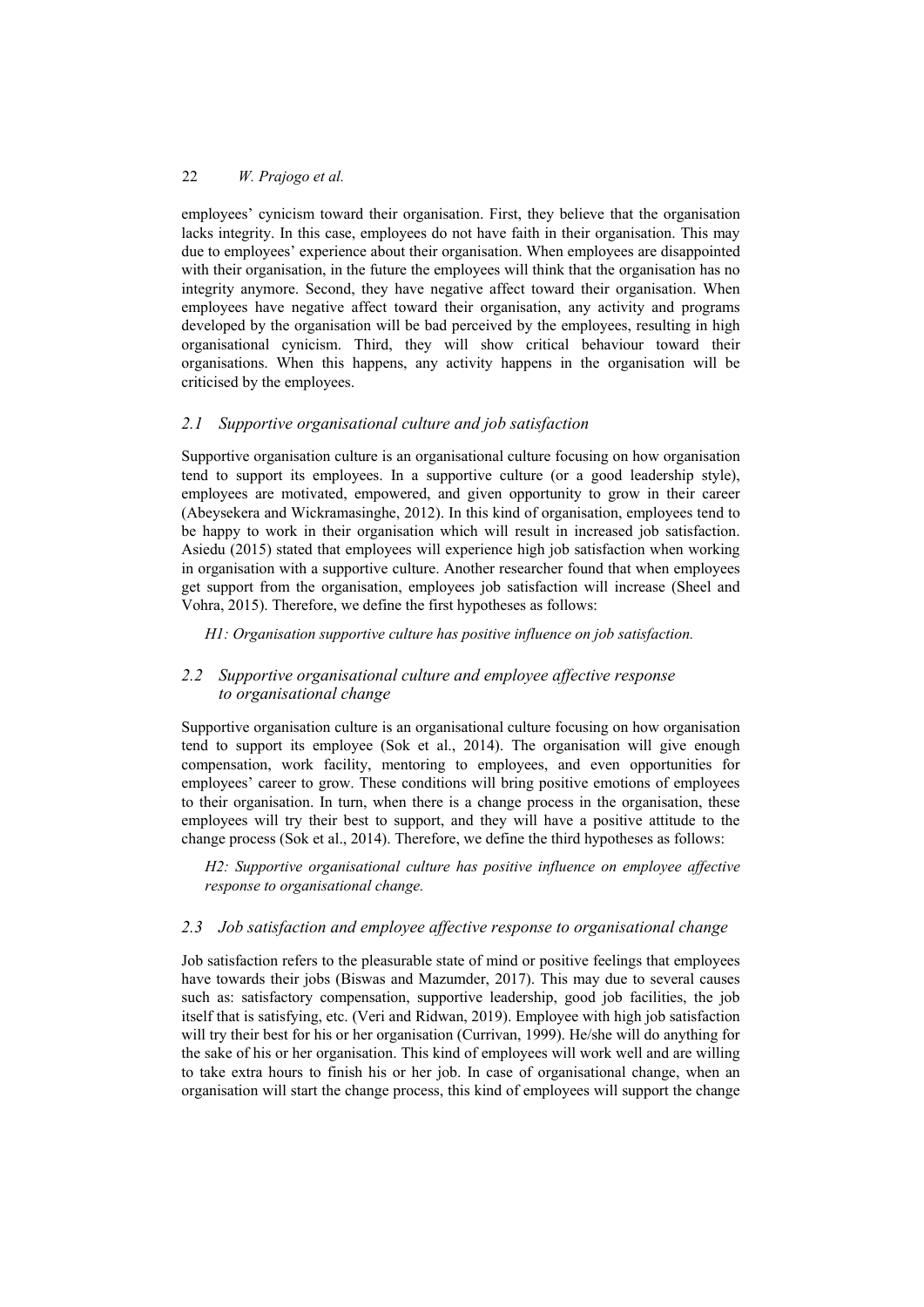process and they will show positive attitude toward the change process. Therefore, we define the second hypotheses as follows:

*H3: Job satisfaction has positive influence on employee affective response to organisational change.* 

#### *2.4 Employee affective response to organisational change and organisational cynicism*

Employee affective response to organisational change will result from employee positive attitude about his or her organisational change process. People with high affective response to organisational change will support the organisational change process. They will do their best to support the organisational change process without any negative comment to the change process. Organisational cynicism is someone's negative attitude about his or her own workplace change process (Dean et al., 1998).

When employees have high affective response to the organisational change, he/she will not criticise the change process, instead they will support and do their best in the organisational change process. In another word, usually, only employees with negative attitude toward their organisation will show high cynicism toward their organisation. Employees with positive attitude toward their organisation will not sound their criticism toward organisation (Guastello et al., 1992). So, the more positive employees' attitude toward their organisation, the less cynicism they will have. Therefore, we define the fourth hypotheses as follows:

*H4: Employee affective response to organisational change has negative influence on organisational cynicism.* 

#### *2.5 Research model*

Figure 1 shows the research model for this research. There are four hypotheses to be tested in this research.



Figure 1 Research model (see online version for colours)

# **3 Research method**

This research focuses on the education sector in Indonesian. Nowadays, every schools try to develop themselves to become better schools and get better accreditation status from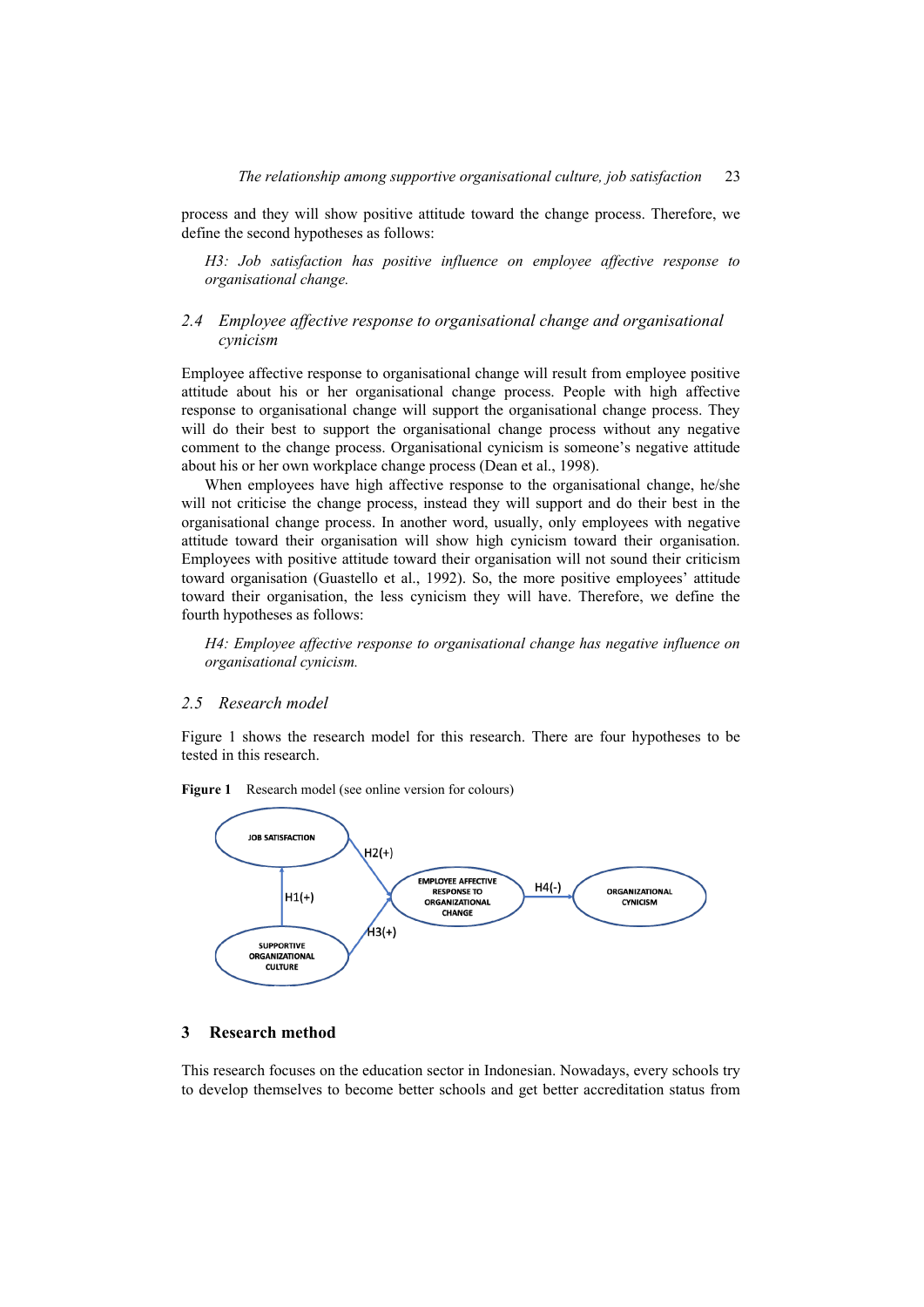the government. But, sometimes, eagerness to change the organisation in pursuing better quality cannot be supported with high managerial capability, so some changes really work smoothly, and some changes do not work well. This will result in high cynicism of those educators to the change process.

Two hundred and twenty one educators (teachers from private and state-owned schools) chosen with purposive sampling method participated in this research. The criteria for selecting research participants is full time teacher with more than 1-year work tenure. Part time teachers are not included because they usually only teach only 1 until 2 classes and are not invited to schools' meeting discussing the organisation change process and progress.

Instruments used in this research is based on several resources. Supportive organisational culture is an organisational culture that stresses on how an organisation will support its employees (Morrison et al., 2006). Supportive organisational culture instrument is adapted from both Asiad's work (2015) and Morrison's work (2006). Job satisfaction refers to the pleasurable state of mind or positive feelings that employees have towards their jobs (Biswas and Mazumder, 2017). Job satisfaction instrument is based on Bergstrom's (1998) Job Satisfaction survey. Employee affective response to organisational change is an employee's positive attitude to the organisational change process (Harris and Mossholder, 1996). Employee affective response to organisational change is a self-developed questionnaire. Organisational cynicism is an employee's negative reaction to his or her organisation change process (Dean et al., 1998; Guastello et al., 1992). Organisation cynicism instrument is based on Dean's work (1998). All instruments use 1–5 scale (1 strongly disagree; 5 strongly agree).

This research achieves a balance between male and female lecturer respondents that will make this research can be useful for generalisation. Most teachers are in their most productive ages (31–50 years). The number of married teachers strengthen this research because married couple tend to have more responsibility to their family and work hard for the family.

Table 1 shows the participants characteristics of this research. The numbers of male and female participants are almost equal. Most participants are over 30 years old and married, this indicates that they are mature employees.

| Gender             |     |
|--------------------|-----|
| Male               | 107 |
| Female             | 114 |
| Age                |     |
| Until 30 years     | 34  |
| $31-40$ years      | 58  |
| 41-50 years        | 62  |
| 51 years and above | 67  |
| Marriage status    |     |
| Married            | 200 |
| Not married        | 21  |

**Table 1** Participants' demography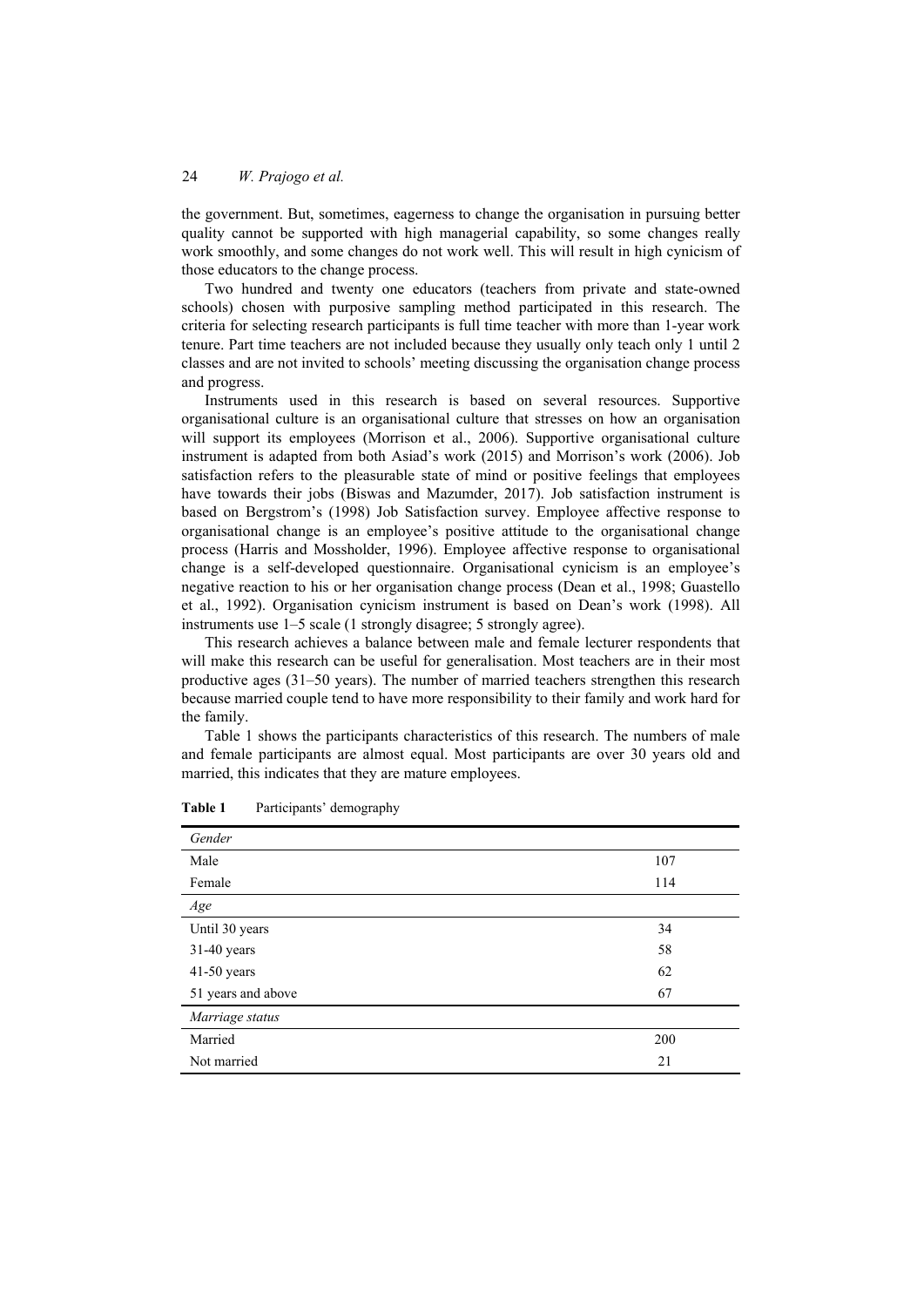The validity of questionnaire was tested using exploratory factor analysis. This test was followed by calculating the Cronbach's alpha for the measurement reliability. The results show that all items are valid, and all instruments are reliable (Table 2).

| <i>Statement</i>                                                                                            |          | Factor loading Cronbach's alpha |
|-------------------------------------------------------------------------------------------------------------|----------|---------------------------------|
|                                                                                                             |          | 0.910                           |
| Supportive organisational culture                                                                           |          |                                 |
| In our organisation, leaders used to inspire me<br>to have initiatives at work                              | 0.843    |                                 |
| In our organisation, leaders used to motivate me<br>to grow in my career                                    | 0.900    |                                 |
| In our organisation, we used to have long range planning<br>for the sake of our career and workplace growth | 0.898    |                                 |
| In our organisation, leaders used to facilitate the innovation<br>development for our better learning       | 0.911    |                                 |
| Job satisfaction                                                                                            |          | 0.898                           |
| I am satisfied with my current job                                                                          | 0.832465 |                                 |
| I am so enthusiastic with my job                                                                            | 0.856946 |                                 |
| My workdays run fast                                                                                        | 0.782375 |                                 |
| I am so happy in my workplace                                                                               | 0.8666   |                                 |
| I think I am doing a nice job                                                                               | 0.882492 |                                 |
| Affective response to organisational change                                                                 |          | 0.912                           |
| I really like my organisation change process                                                                | 0.858    |                                 |
| My organisation change process make me so enthusiastic                                                      | 0.91     |                                 |
| Change process tend to stimulate me to do something new                                                     | 0.9      |                                 |
| Some changes in my work are exciting                                                                        | 0.782    |                                 |
| I suggest new things to my workplace                                                                        | 0.691    |                                 |
| Changes in my organisation help me to work better                                                           | 0.882    |                                 |
| Organisational Cynicism                                                                                     |          | 0.773                           |
| I used to my criticism to my workplace to another people                                                    | 0.573    |                                 |
| I see only a few things that is fit between<br>what is planned and executed                                 | 0.683    |                                 |
| I see only a few similarities among policy, goal,<br>and work practice in my workplace                      | 0.63     |                                 |
| I talk about my workplace weaknesses to other people                                                        | 0.76     |                                 |

**Table 2** Validity and reliability test result

## **4 Results and discussion**

Table 3 is the descriptive statistics of the variables. The mean score of supportive organisation culture, job satisfaction, and employee affective response to organisational change that is more than the median score of 3 showing that the three variables have high scores. It means that the culture is quite supportive, employee has high job satisfaction,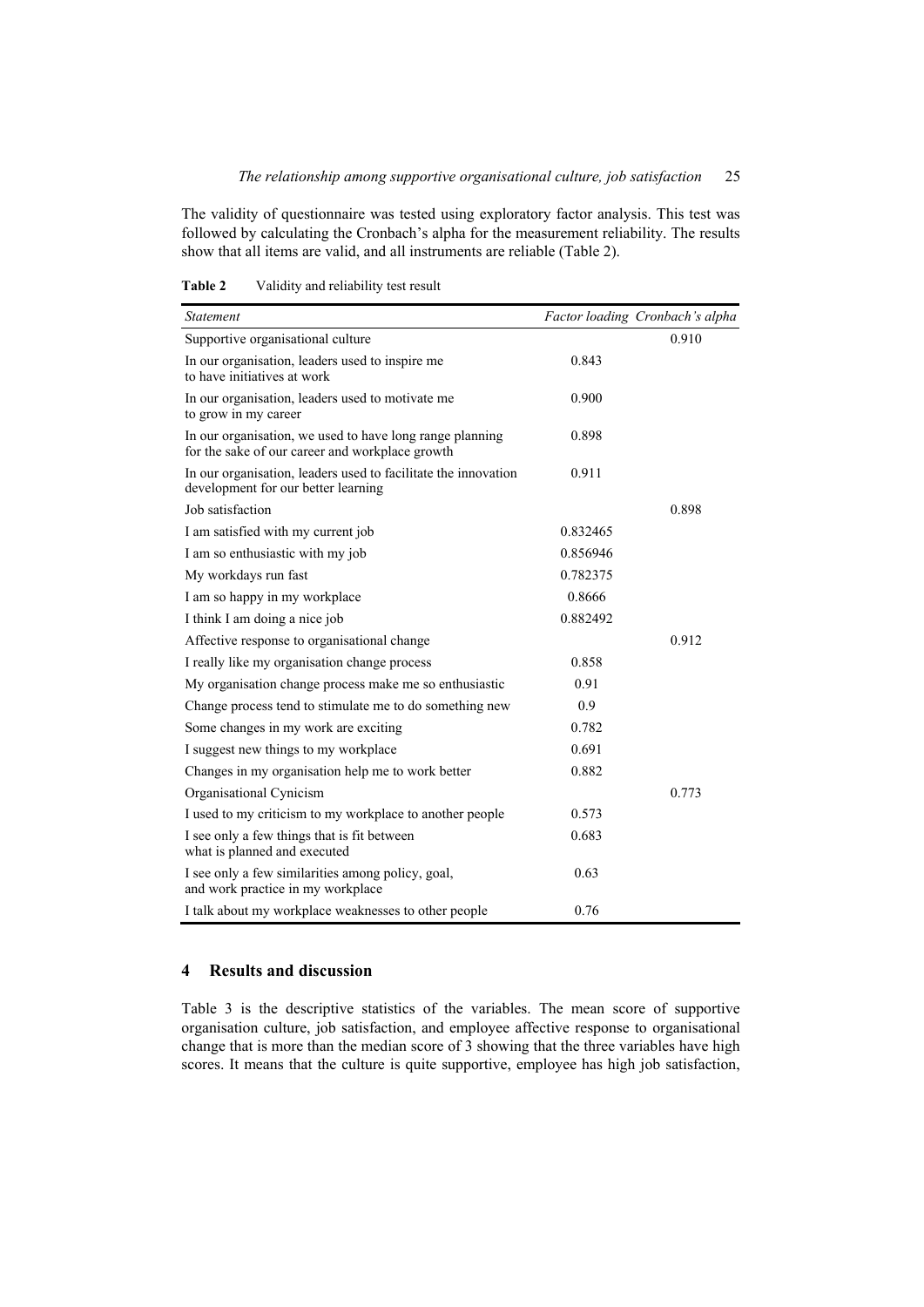and have positive attitude toward the change process. The mean score of organisation cynicism that is under the median score of 3 showing low level of organisational cynicism.

|               | Mean | <i>Std.</i> deviation | JS        | ОC         | <i>EAROC</i> | SOC       |
|---------------|------|-----------------------|-----------|------------|--------------|-----------|
| JS            | 3.68 | 0.57                  |           | 0.019      | $0.581**$    | $0.426**$ |
| <sub>OC</sub> | 1.46 | 0.39                  | 0.019     |            | $-0.208**$   | $-0.091$  |
| EAROC         | 3.64 | 0.51                  | $0.581**$ | $-0.208**$ |              | $0.327**$ |
| SOC.          | 3.65 | 0.86                  | $0.426**$ | $-0.091$   | $0.327**$    |           |

| Table 3 | Descriptive statistics |  |
|---------|------------------------|--|
|---------|------------------------|--|

SOC: Supportive organisational culture; JS: Job satisfaction; OC: Organisational cynicism; EAROC: Employee affective response of organisational change. \*\*Significant at  $P = 0.01$ .

This research uses two step of structural equation modelling to test the hypotheses. The first step is model fit examination. When the fit values are fulfilled, then hypotheses testing can be conducted. The fit values in shown in Table 4. From the table of fit values calculation, all the fit value as the criteria of model fit are fulfilled. So, it is concluded that the model is supported by the data, and the hypotheses testing can be conducted.

| Goodness-of fit index | Criteria                            | Calculated result | Model evaluation |
|-----------------------|-------------------------------------|-------------------|------------------|
| Chi Square            | Small, not significant              | 8.5 p > 0.01      | Good fit         |
| <b>CMIN/DF</b>        | $1-2$ over fit, $2-5$ liberal limit | 4.25              | Good fit         |
| <b>GFI</b>            | >0.9                                | 0.98              | Good fit         |
| AGFI                  | >0.8                                | 0.91              | Good fit         |
| TLI                   | >0.9                                | 0.87              | Good fit         |
| <b>CFI</b>            | >0.9                                | 0.96              | Good fit         |
| <b>RMSEA</b>          | < 0.1                               | 0.12              | Good fit         |

**Table 4** Model fit evaluation

Table 5 show the hypotheses testing result using two step method of structural equation modelling to reach a higher level of goodness of fit. This method enables reduction of number of parameters to be estimated, so it will increase the goodness of fit.

Hypotheses 1 stating that supportive organisation culture has positive influence on job satisfaction is supported ( $\beta$  = 0.471,  $p$  < 0.05). Employees have different needs while working in an organisation, such as good salary, working facility, career growth, etc. In organisation with high supportive culture, organisations will fulfil those needs (Sok et al., 2014). When those needs are fulfilled, employee will have high job satisfaction. So, organisation who supports its employees will make good thing for the employees, such as will improve creativity (Achi and Sheilati, 2016), in this research will create employee satisfaction.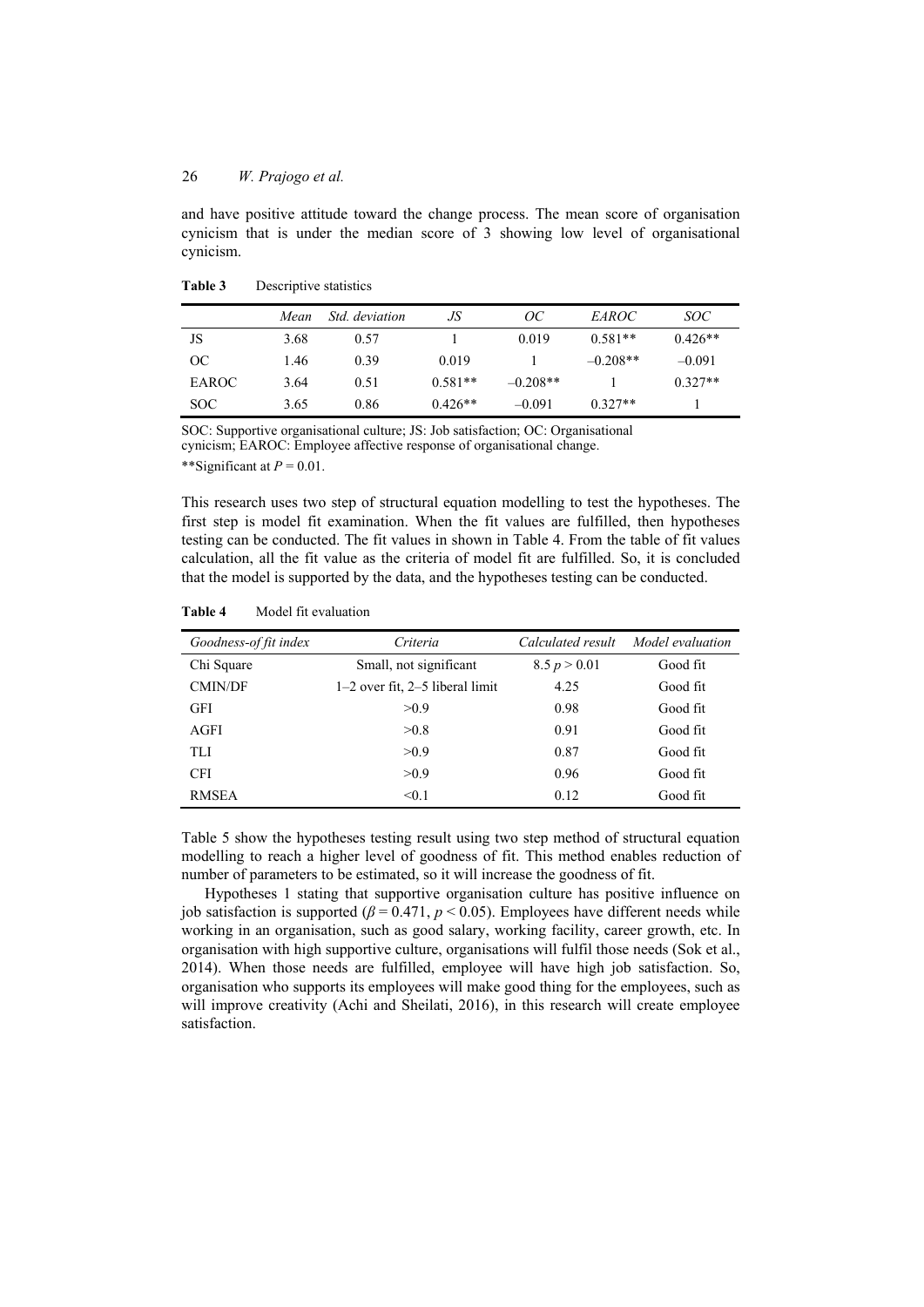|                                        | Estimate | S.E.  | C.R.           | P   | Label                          |
|----------------------------------------|----------|-------|----------------|-----|--------------------------------|
| SOC has positive influence<br>on JS    | 0.471    | 0.067 | 6.976          | *** | Hypotheses supported           |
| JS has positive influence<br>on EAROC  | 0.582    | 0.068 | 8.606          | *** | Hypotheses supported           |
| SOC has positive influence<br>on EAROC | 0.069    | 0.067 | 1.038          |     | 0.299 Hypotheses NOT supported |
| EAROC has negative influence<br>on OC  | $-0.236$ |       | $0.075 -3.147$ |     | 0.002 Hypotheses supported     |

Table 5 Hypothesis testing result

Hypotheses 2 stating that job satisfaction has positive influence on employee affective response to organisational change is supported  $(\beta = 0.582, p < 0.05)$ . High satisfied employees tend to have positive attitude toward their organisation (Liu et al., 2012). This positive attitude will be directed to any organisation activities including organisation change process (Stevenson and Greenberg, 1998). So, when employees' have high job satisfaction, the attitude toward organisation change that is referred to employee affective response to organisation will be increase.

Hypotheses 3 stating that supportive organisational culture has positive influence on employee affective response to organisational change is not supported  $(\beta = 0.069)$ ,  $p > 0.05$ ). When we tend to say that if the organisation supports its employees, employees will have positive attitude toward the organisation. One form of the positive attitude is employee's affective response to organisation change. This research cannot find support for the hypotheses. This may due to the nature of the organisation used for his research. This research uses educational organisations and most educational organisations support their teachers in order to make them productive for the sake of school accreditation status. So, when something good has become a norm and a habit, employees can not feel the sense of being well treated. In this case, in the change process, employees will not show positive attitude. This may also due to the nature of employees who do not like the change process since change will make them have to learn again and again. Even though an organisation really have a supportive culture, when it relates to change process, the supportive culture does not have any influence on employee positive attitude about the change process.

Hypotheses 4 stating that employee affective response to organisational change has negative influence on organisation cynicism is supported ( $\beta$  = –0.236, *p* < 0.05). It means when an employee has positive attitude to organisational change (in this research is referred to employee affective response to organisational change), he/she will less voice his or her cynicism to the change process (Barton and Ambrosini, 2013). Employee with high affective response to organisational change will try to support his or her organisation change process without trying to be cynicism to the change process.

This research found certain path of relationship among the variables in this research. When organisation has supportive organisation culture, this will increase employee's job satisfaction, which will in turn will increase employee's affective response of organisational change, which then will reduce the organisational cynicism. This research did not find path that supportive organisation culture has positive influence on employee's affective response of organisational change.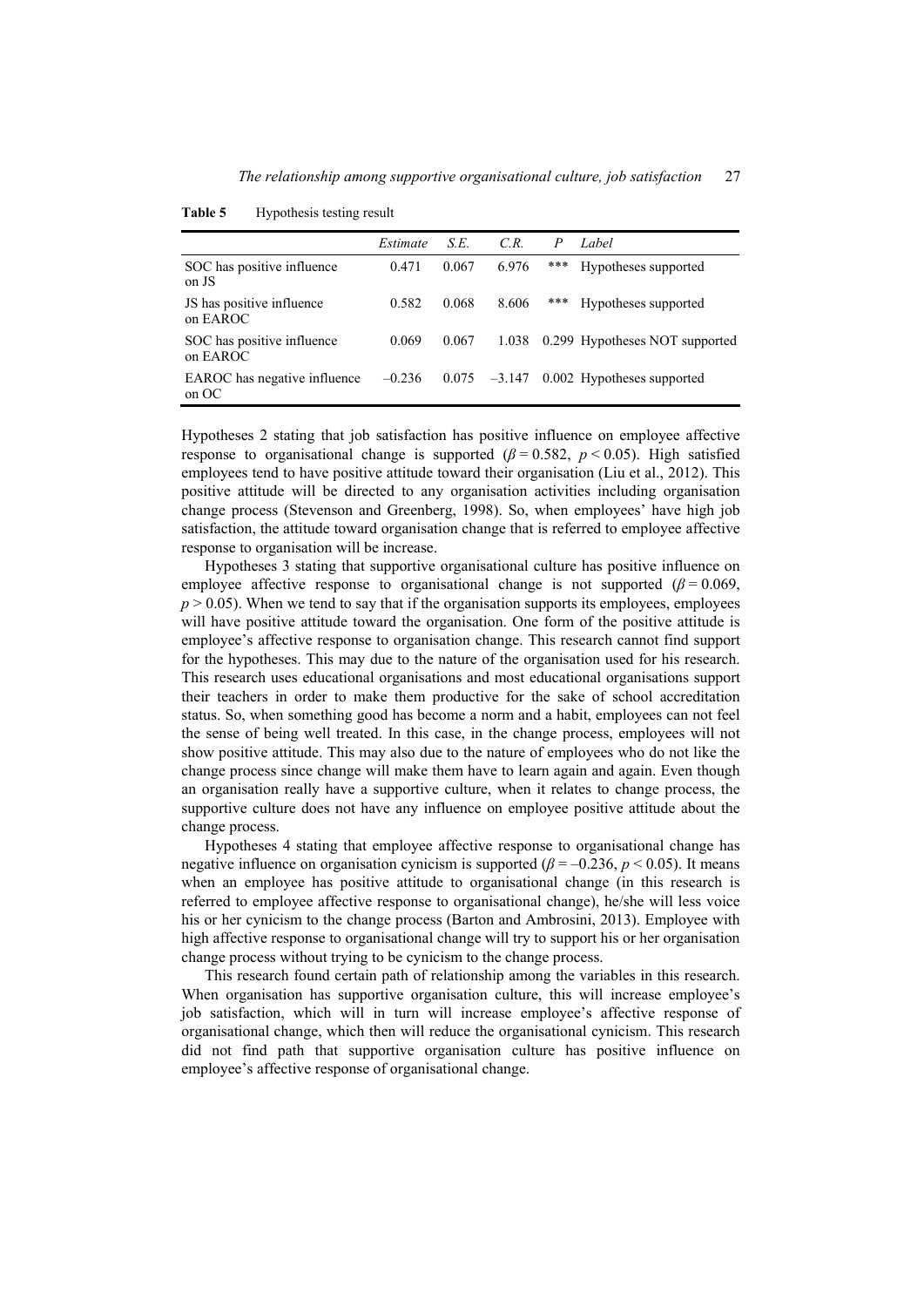## **5 Conclusion**

This research tries to develop a model of relationship among supportive organisational culture, job satisfaction employee affective response to organisation change, and organisational cynicism. Using two step approach of structural equation modelling, this research found several results. Supportive organisational culture has positive influence on job satisfaction. Job satisfaction has positive influence on employee affective response to organisational change. Supportive organisational culture has no influence on employee affective response to organisational change. Employee affective response to organisational change has negative influence on organisational cynicism.

## *5.1 Practical, theoretical implication, and limitation*

This research has several practical implications. First, in order to minimise organisational cynicism organisation should enable employees to have high employee affective response to organisational change. Second, to increase the employee affective response to organisational change, organisation should create employee high job satisfaction. Third, organisation should have supportive organisational culture since it will influence employee job satisfaction.

This research also has theoretical implication. Future researcher should examine the direct and indirect effect of variables resulting in organisational cynicism. This will broaden the research scope of organisational cynicism. Future research should also consider dispositional factor that may moderate the relationship among variables affecting organisational cynicism.

This research has several limitations. First, all variables (dependent and independent) is based on one's perception, so it will be vulnerable for common method variance problem. Second, organisational cynicism is variable sensitive to social desirability bias since Indonesian respondents participating in this research may fill low values even if they have high level of cynicism.

## **References**

- Abeysekera, N. and Wickramasinghe, A. (2012) 'Transforming nobody to somebody: do transformational leadership and relationship marketing make a difference for sustainable marketing?', *International Journal of Trade and Global Markets*, Vol. 5, No. 1, pp.31–42.
- Achi, S.E. and Sheilati, E. (2016) 'The effect of coaching on employee performance in the human resource management field: the case of the Lebanese banking sector', *International Journal of Trade and Global Market*, Vol. 9, No. 2, pp.137–169.
- Ahn, J. and Back, K-J. (2018) 'Influence of brand relationship on customer attitude toward integrated resort brands: a cognitive, affective, and conative perspective', *Journal of Travel and Tourism Marketing*, Vol. 35, No. 4, pp.449–460.
- Asiedu, E. (2015) 'Supportive organizational culture and employee job satisfaction: a critical source of competitive advantage. A case study in a selected banking company in oxford, a city in the United Kingdom', *International Journal of Economic and Management Science*, Vol. 4, No. 1, pp.272–290.
- Aslam, U., Ilyas, M., Imran, M.K. and Rahman, U-U. (2016) 'Detrimental effects of cynicism on organizational change', *Journal of Organizational Change Management*, Vol. 29, No. 4, pp.580–598. Doi: 10.1108/jocm-12-2014-0231.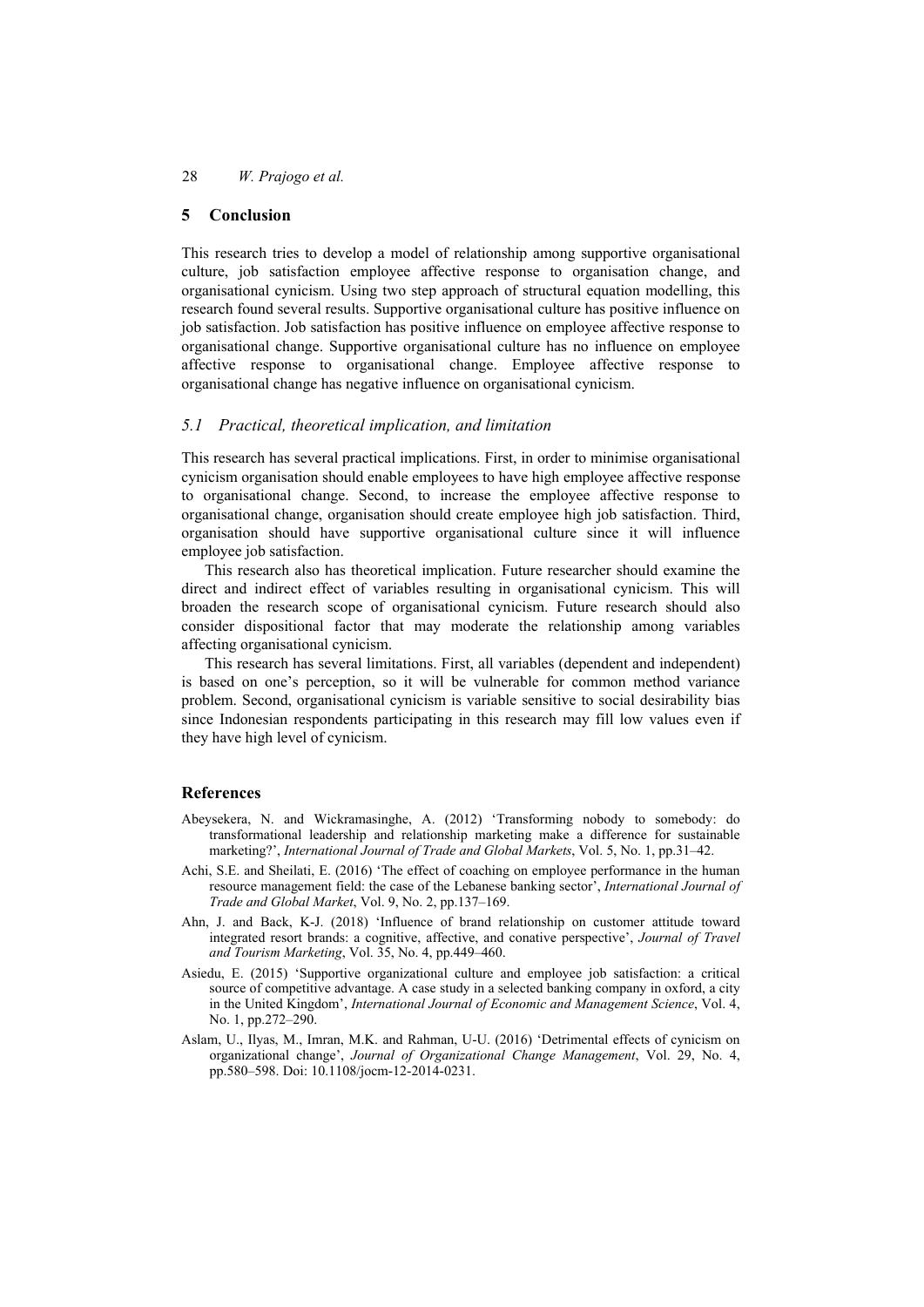- Barton, L.C. and Ambrosini, V. (2013) 'The moderating effect of organizational change cynicism on middle manager strategy commitment', *The International Journal of Human Resource Management*, Vol. 24, No. 4, pp.721–746, doi: 10.1080/09585192.2012.697481.
- Biswas, N. and Mazumder, Z. (2017) 'Exploring organizational citizenship behavior as an outcome of job satisfaction A critical review', *The IUP Journal of Organizational Behavior*, Vol. 16, No. 2, pp.7–16.
- Currivan, D.B. (1999) 'The causal order of job satisfaction and organizational commitment in models of employee turnover', *Human Resource Management Review*, Vol. 9, No. 4, pp.495–524.
- Dean, J.W., Brandes, P. and Dharwadkar, R. (1998) 'Organizational cynicism', *Academy of Management Review*, Vol. 23, No. 2, pp.341–352.
- DeCelles, K.A., Tesluk, P.E. and Taxman, F.S. (2013) 'A field investigation of multilevel cynicism toward change', *Organization Science*, Vol. 24, No. 1, pp.154–171, doi: 10.1287/ orsc.1110.0735.
- Endrejat, P.C., Baumgarten, F. and Kauffeld, S. (2017) 'When theory meets practice: combining Lewin's ideas about change with motivational interviewing to increase energy-saving behaviours within organizations', *Journal of Change Management*, Vol. 17, No. 2, pp.101–120. Doi: 10.1080/14697017.2017.1299372.
- Graham, W.K. (1969) 'Comparison of job attitude components across three organizational level', *Personal Psychology*, Vol. 22, pp.33–40.
- Guastello, S.J., Rieke, M.L., Guastello, D.D. and Billings, S.W. (1992) 'A study of cynicism, personality, and work values', *The Journal of Psychology*, Vol. 126, No. 1, pp.37–48, doi: 10.1080/00223980.1992.10543339.
- Harris, S.G. and Mossholder, K.W. (1996) 'The affective implications of perceived congruence with culture dimensions during organization transformation', *Journal of Management*, Vol. 22, No. 4, pp.527–547.
- James, M.S.L. and Shaw, J.C. (2016) 'Cynicism across levels in the organization', *Journal of Managerial Issues*, Vol. 28, No. 1, p.17.
- Kloutsiniotis, P.V. and Mihail, D.M. (2017) 'Linking innovative human resource practices, employee attitudes and intention to leave in healthcare services', *Employee Relations*, Vol. 39, No. 1, pp.34–53.
- Liu, D., Mitchell, T.R., Lee, T.W., Holtom, B.C. and Hinkin, T.R. (2012) 'When employees are out of step with coworkers: how job satisfaction trajectory and dispersion influence individual-and unit-level voluntary turnover', *Academy of Management Journal*, Vol. 55, No. 6, pp.1360–1380, doi: 10.5465/amj.2010.0920.
- Morrison, J.M., Brown, C.J. and Smit, E.M. (2006) 'A supportive organisational culture for project management in matrix organisations: a theoretical perspective', *South African Journal of Business Management*, Vol. 37, No. 4, p.17.
- Pyrros, P. and Theodora, S. (2012) 'Effects of obligatory compensation from previous experience on unemployment', *International Journal of Trade and Global Markets*, Vol. 5, Nos. 3–4, pp.255–267.
- Sheel, R.C. and Vohra, N. (2015) 'Relationship between perceptions of corporate social responsibility and organizational cynicism: the role of employee volunteering', *The International Journal of Human Resource Management*, Vol. 27, No. 13, pp.1373–1392, doi: 10.1080/09585192.2015.1072102.
- Sok, J., Blomme, R. and Tromp, D. (2014) 'Positive and negative spillover from work to home: the role of organizational culture and supportive arrangements', *British Journal of Management*, Vol. 25, No. 3, pp.456–472, doi: 10.1111/1467-8551.12058.
- Stevenson, W.B. and Greenberg, D.N. (1998) 'The formal analysis of narratives of organizational change', *Journal of Management*, Vol. 24, No. 6, pp.741–762.
- Veri, J. and Ridwan, M. (2019) 'Employee behaviours affecting job satisfaction', *International Journal of Trade and Global Markets*, Vol. 12, Nos. 3–4, pp.363–372.